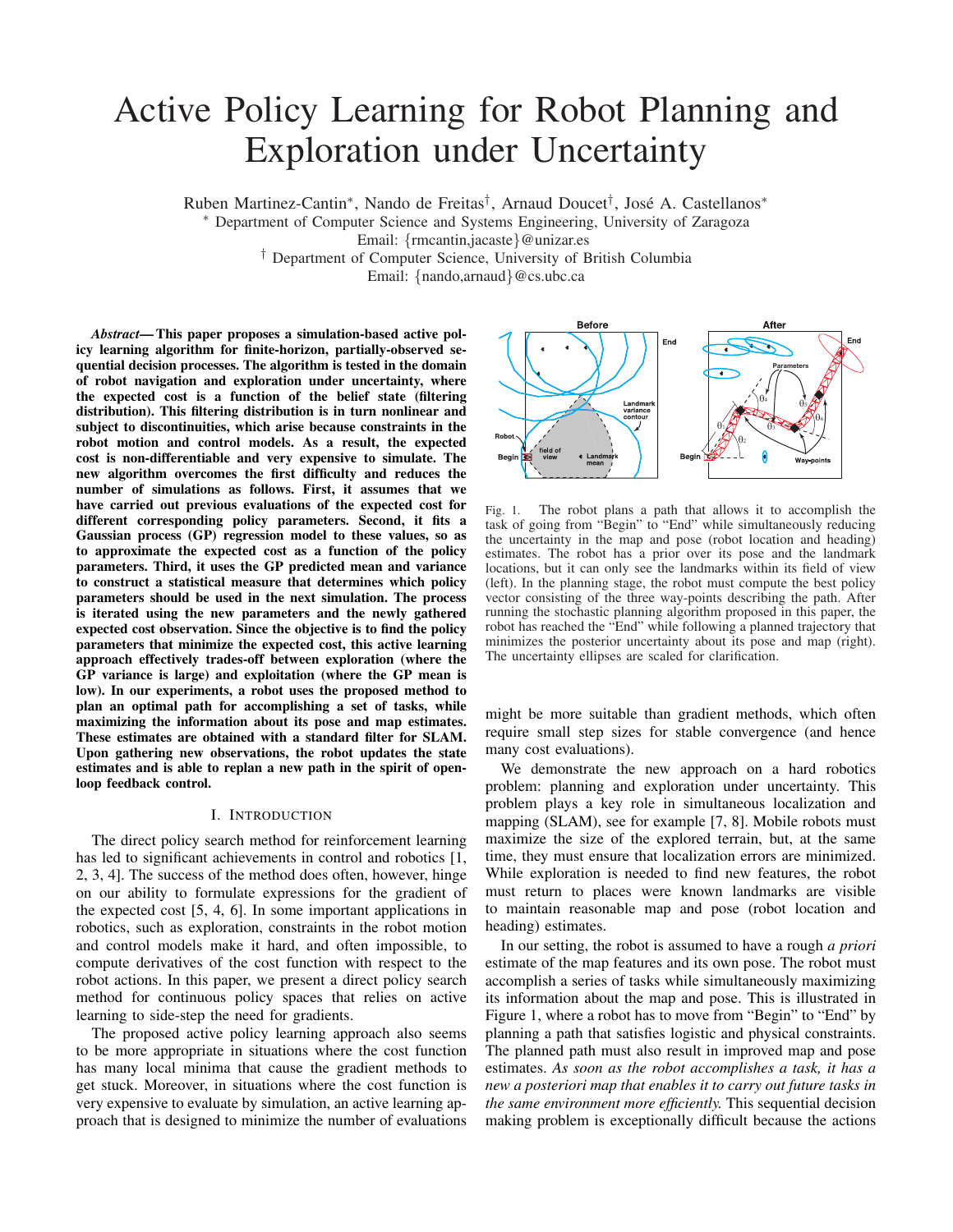and states are continuous and high-dimensional. Moreover, the cost function is not differentiable and depends on the posterior belief (filtering distribution). Even a toy problem requires enormous computational effort. As a result, it is not surprising that most existing approaches relax the constrains. For instance, full observability is assumed in [9, 7], known robot location is assumed in [10], myopic planning is adopted in [8], and discretization of the state and/or actions spaces appears in [11, 12, 7]. *The method proposed in this paper does not rely on any of these assumptions.*

Our direct policy solution uses an any-time probabilistic active learning algorithm to predict what policies are likely to result in higher expected returns. The method effectively balances the goals of exploration and exploitation in policy search. It is motivated by work on experimental design [13, 14, 15]. Simpler variations of our ideas appeared early in the reinforcement literature. In [16], the problem is treated in the framework of exploration/exploitation with bandits. An extension to continuous spaces (infinite number of bandits) using locally weighted regression was proposed in [17]. Our paper presents richer criteria for active learning as well suitable optimization objectives.

This paper also presents posterior Cramér-Rao bounds to approximate the cost function in robot exploration. The appeal of these bounds is that they are much cheaper to simulate than the actual cost function.

Although the discussion is focused on robot exploration and planning, our policy search framework extends naturally to other domains. Related problems appear the fields of terrainaided navigation [18, 9] and dynamic sensor nets [19, 6].

# II. APPLICATION TO ROBOT EXPLORATION AND PLANNING

Although the algorithm proposed in this paper applies to many sequential decision making settings, we will restrict attention to the robot exploration and planning domain. In this domain, the robot has to plan a path that will improve its knowledge of its pose (location and heading) and the location of navigation landmarks. In doing so, the robot might be subject to other constraints such as low energy consumption, limited time, safety measures and obstacle avoidance. However, for the time being, let us first focus on the problem of minimizing posterior errors in localization and mapping as this problem already captures a high degree of complexity.

There are many variations of this problem, but let us consider the one of Figure 1 for illustration purposes. Here, the robot has to navigate from "Begin" to "End" while improving its estimates of the map and pose. For the time being, let us assume that the robot has no problem in reaching the target. Instead, let us focus on how the robot should plan its path so as to improve its map and pose posterior estimates. Initially, as illustrated by the ellipses on the left plot, the robot has vague priors about its pose and the location of landmarks. We want the robot to plan a path (parameterized policy  $\pi(\theta)$ ) so that by the time it reaches the target, it has learned the most about its pose and the map. This way, *if the robot has to repeat the task, it will have a better estimate of the map and hence it will be able to accomplish the task more efficiently.*

In this paper, the policy is simply a path parameterized as a set of ordered way-points  $\theta_i$ , although different representations can be used depending on the robot capabilities. A trajectory with 3 way-points, whose location was obtained using our algorithm, is shown on the right plot of Figure 1. We use a standard proportional-integral-derivative (PID) controller to generate the motion commands  $\mathbf{a} = {\mathbf{a}_{1:T}}$  to follow the path for T steps. The controller moves the robot toward each way-point in turn while taking into account the kinematic and dynamic constrains of the problem.

It should be noticed that the robot has a limited field of view. It can only see the landmarks that "appear" within an *observation gate*.

Having restricted the problem to one of improving posterior pose and map estimates, a natural cost function is the average mean square error (AMSE) of the state:

$$
C_{AMSE}^{\pi} = \mathbb{E}_{p(\mathbf{x}_{0:T}, \mathbf{y}_{1:T} | \boldsymbol{\pi})} \left[ \sum_{t=1}^{T} \lambda^{T-t} (\hat{\mathbf{x}}_t - \mathbf{x}_t) (\hat{\mathbf{x}}_t - \mathbf{x}_t)' \right],
$$

where  $\hat{\mathbf{x}}_t = \mathbb{E}_{p(\mathbf{x}_t|\mathbf{y}_{1:t}, \pi)}[\mathbf{x}_t]$ . The expectation is with respect to  $p(\mathbf{x}_{0:T}, \mathbf{y}_{1:T} | \boldsymbol{\pi}) = p(\mathbf{x}_0) \prod_{t=1}^T p(\mathbf{x}_t | \mathbf{a}_t, \mathbf{x}_{t-1}) p(\mathbf{y}_t | \mathbf{x}_t, \mathbf{a}_t),$  $\lambda \in [0, 1]$  is a discount factor,  $\pi(\theta)$  denotes the policy parameterized by the way-points  $\theta_i \in \mathbb{R}^{n_\theta}$ ,  $\mathbf{x}_t \in \mathbb{R}^{n_x}$  is the hidden state (robot pose and location of map features) at time t,  $y_{1:T} = \{y_1, y_2, \dots, y_T\} \in \mathbb{R}^{n_y T}$  is the history of observations along the planned trajectory for  $T$  steps,  $\mathbf{a}_{1:T} \in \mathbb{R}^{n_a T}$  is the history of actions determined by the policy  $\pi(\theta)$  and  $\hat{\mathbf{x}}_t$  is the posterior estimate of the state at time t.

In our application to robotics, we focus on the uncertainty of the posterior estimates at the end of the planning horizon. That is, we set  $\lambda$  so that the cost function reduces to:

$$
C_{AMSE}^{\pi} = \mathbb{E}_{p(\mathbf{x}_T, \mathbf{y}_{1:T} | \boldsymbol{\pi})} [(\hat{\mathbf{x}}_T - \mathbf{x}_T)(\hat{\mathbf{x}}_T - \mathbf{x}_T)'], \quad (1)
$$

Note that the true state  $x_T$  and observations are unknown in advance and so one has to marginalize over them.

The cost function hides an enormous degree of complexity. It is a matrix function of an *intractable filtering distribution*  $p(\mathbf{x}_T | \mathbf{y}_{1:T}, \boldsymbol{\pi})$  (also known as the belief or information state). This belief can be described in terms of the observation and odometry (robot dynamics) models using marginalization and Bayes rule. The computation of this belief is known as the simultaneous localization and mapping problem (SLAM) and it is known to be notoriously hard because of nonlinearity and non-Gaussianity. Moreover, in our domain, the robot only sees the landmarks within and observation gate.

Since the models are not linear-Gaussian, one cannot use standard linear-quadratic-Gaussian (LQG) controllers [20] to solve our problem. Moreover, since the action and state spaces are large-dimensional and continuous, one cannot discretize the problem and use closed-loop control as suggested in [21]. That is, the discretized partially observed Markov decision process is too large for stochastic dynamic programming [22].

As a result of these considerations, we adopt the direct policy search method [23, 24]. In particular, the initial policy is set either randomly or using prior knowledge. Given this policy, we conduct simulations to estimate the AMSE. These simulations involve sampling states and observations using the prior, dynamic and observation models. They also involve estimating the posterior mean of the state with suboptimal filtering. After evaluating the AMSE using the simulated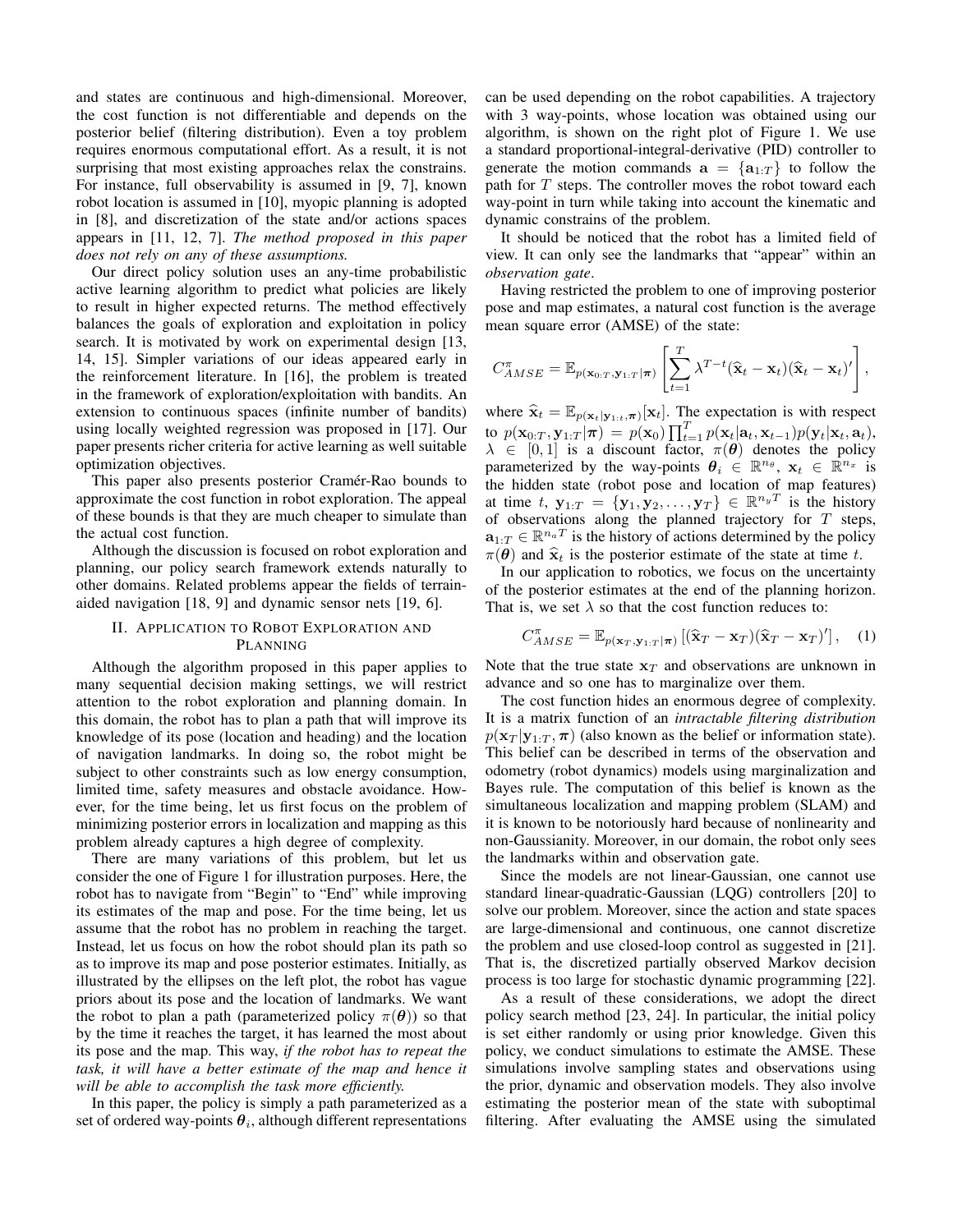- 1) Choose an initial policy  $\pi_0$ .
- 2) For  $j = 1 : MaxNumberOf Policy Search Iterations:$ a) For  $i = 1 : N$ :
	- i) Sample the prior states  $\mathbf{x}_0^{(i)} \sim p(\mathbf{x}_0)$ .
	- ii) For  $\hat{t} = 1 : \hat{T}$ :
		- A) Use a PID controller regulated about the path  $\pi_i$ to determine the current action  $\mathbf{a}_t^{(i)}$ .
		- to determine the current action  $\mathbf{a}_t$ .<br>
		B) Sample the state  $\mathbf{x}_t^{(i)} \sim p(\mathbf{x}_t | \mathbf{a}_t^{(i)}, \mathbf{x}_{t-1}^{(i)})$ .
		- C) Generate observations  $\mathbf{y}_t^{(i)} \sim p(\mathbf{y}_t | \mathbf{a}_t^{(i)}, \mathbf{x}_t^{(i)})$  as described in Section II-A. There can be missing observations.
		- D) Compute the filtering distribution  $p(\mathbf{x}_t|\mathbf{y}_{1:t}^{(i)},\mathbf{a}_{1:t}^{(i)})$ using a SLAM filter.
	- b) Evaluate the approximate AMSE cost function of equation (2) using the simulated trajectories.
	- c) Use the active learning algorithm with Gaussian processes, described in Section III, to generate the new policy  $\pi_{j+1}$ . The choice of the new policy is governed by our desire to exploit and our need to explore the space of policies (navigation paths). In particular, we give preference to policies for which we expect the cost to be minimized and to policies where we have high uncertainty about what the cost might be.

Fig. 2. The overall solution approach in the open-loop control (OLC) setting. Here,  $N$  denotes the number of Monte Carlo samples and  $T$  is the planning horizon. In replanning with open-loop feedback control (OLFC), one simply uses the present position and the estimated posterior distribution (instead of the prior) as the starting point for the simulations. One can apply this strategy with either approaching or receding control horizons. It is implicit in the pseudocode that we freeze the random seed generator so as to reduce variance.

trajectories, we update the policy parameters and iterate with the goal of minimizing the AMSE. Note that in order to reduce Monte Carlo variance, the random seed should be frozen as described in [24]. The pseudo-code for this openloop simulation-based controller (OLC) is shown in Figure 2.

Note that as the robot moves along the planned path, it is possible to use the newly gathered observations to update the posterior distribution of the state. This distribution can then be used as the prior for subsequent simulations. This process of replanning is known as open-loop feedback control (OLFC) [20]. We can also allow for the planning horizon to recede. That is, as the robot moves, it keeps planning  $T$  steps ahead of its current position. This control framework is also known as receding-horizon model-predictive control [25].

In the following two subsections, we will describe a way of conducting the simulations to estimate the AMSE. The active policy update algorithm will be described in Section III.

# *A. Simulation of the cost function*

We can approximate the AMSE cost by simulating  $N$  state and observation trajectories  $\{x_1^{(i)}\}$  $\mathbf{y}_{1:T}^{(i)},\mathbf{y}_{1:T}^{(i)}$  $\binom{i}{1:T}$  and adopting the Monte Carlo estimator:

$$
C_{AMSE}^{\pi} \approx \frac{1}{N} \sum_{i=1}^{N} (\hat{\mathbf{x}}_T^{(i)} - \mathbf{x}_T^{(i)}) (\hat{\mathbf{x}}_T^{(i)} - \mathbf{x}_T^{(i)})'. \tag{2}
$$

Assuming that  $\pi$  is given (we discuss the active learning algorithm to learn  $\pi$  in Section III), one uses a PID controller to obtain the next action  $a_t$ . The new state  $x_t$  is easily simulated using the odometry model. The process of generating observations is more involved. As shown in Figure 3, for

each landmark, one draws a sample from its posterior. If the sample falls within the observation gate, it is treated as an observation. As in most realistic settings, most landmarks will remain unobserved.



Fig. 3. An observation is generated using the current map and robot pose estimates. Gating information is used to validate the observation. In this picture, the simulation validates the observation despite the fact that the true robot and feature locations are too distant for the given field of view. New information is essential to reduce the uncertainty and improve the simulations.

After the trajectories  $\{x_{1}^{(i)}\}$  $\mathbf{y}_{1:T}^{(i)},\mathbf{y}_{1:T}^{(i)}$  $\binom{i}{1:T}$  are obtained, one uses a SLAM filter (EKF, UKF or particle filter) to compute the posterior mean state  $\hat{\mathbf{x}}_1^{(i)}$  $_{1:T}^{(i)}$ . (In this paper, we adopt the EKF-SLAM algorithm to estimate the mean and covariance of this distribution. We refer the reader to [26] for implementation details.) *The evaluation of the cost function is therefore extremely expensive.* Moreover, since the model is nonlinear, it is hard to quantify the uncertainty introduced by the suboptimal filter. Later, in Section IV, we will discuss an alternative cost function, which consists of a lower bound on the AMSE. Yet, in both cases, it is imperative to minimize the number of evaluations of the cost functions. This calls for an active learning approach.

## III. ACTIVE POLICY LEARNING

This section presents an active learning algorithm to update the policy parameters after each simulation. In particular, we adopt the expected cost simulation strategy presented in [24]. In this approach, a scenario consists of an initial choice of the state and a sequence of random numbers. Given a policy parameter vector and a set of fixed scenarios, the simulation is deterministic and yields an empirical estimate of the expected cost [24].

The simulations are typically very expensive and consequently cannot be undertaken for many values of the policy parameters. Discretization of the potentially high-dimensional and continuous policy space is out of the question. The standard solution to this problem is to optimize the policy using gradients. However, the local nature of gradient-based optimization often leads to the common criticism that direct policy search methods "get stuck" in local minima. Even more pertinent to our setting, is the fact that the cost function is discontinuous and hence policy gradient methods do not apply. We present an alternative approach to gradient-based optimization for continuous policy spaces. This approach, which we refer to as active policy learning, is based on experimental design ideas [27, 13, 28, 29]. Active policy learning is an any-time, "black-box" statistical optimization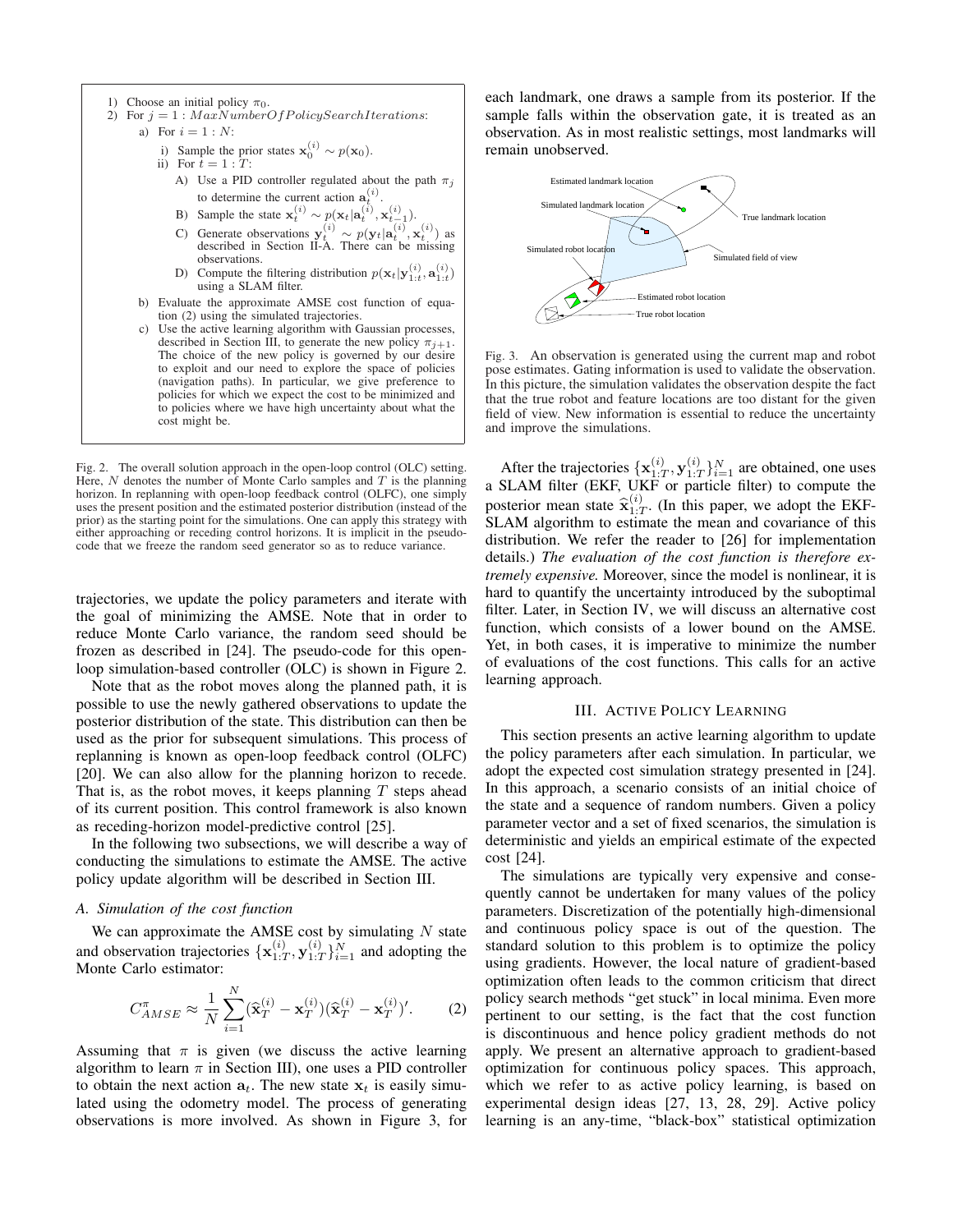

Fig. 4. An example of active policy learning with a univariate policy using data generated by our simulator. The figure on top shows a GP approximation of the cost function using 8 simulated values. The variance of the GP is low, but not zero, at these simulated values. In reality, the true expected cost function is unknown. The figure also shows the expected improvement (infill) of each potential next sampling location in the lower shaded plot. The infill is high where the GP predicts a low expected cost (exploitation) and where the prediction uncertainty is high (exploration). Selecting and labelling the point suggested by the highest infill in the top plot produces the GP fit in the plot shown below. The new infill function, in the plot below, suggests that we should query a point where the cost is expected to be low (exploitation).

approach. Figure 4 illustrates it for a simple one-dimensional example. The approach is iterative and involves three steps.

In the first step, a Bayesian regression model is learned to map the policy parameters to the estimates of the expected cost function obtained from previous simulations. In this work, the regression function is obtained using Gaussian processes (GPs). Though in Figure 4 the GPs provide a good approximation to the expected cost, it should be emphasized that the objective is not to predict the value of the regression surface over the entire feasible domain, but rather to predict it well near the minima. The details of the GP fit are presented in Section III-A.

The second step involves active learning. Because the simulations are expensive, we must ensure that the selected samples (policy parameter candidates) will generate the maximum possible improvement. Roughly speaking, it is reasonable to sample where the GP predicts a low expected cost (exploitation) or where the GP variance is large (exploration). These intuitions can be incorporated in the design of a statistical measure indicating where to sample. This measure is known as the infill function, borrowing the term from the geostatistics literature. Figure 4 depicts a simple infill function that captures our intuitions. More details on how to choose the infill are presented in Section III-B.

Having defined an infill function, still leaves us with the problem of optimizing it. This is the third and final step in the approach. Our thesis is that the infill optimization problem is more amenable than the original problem because in this case the cost function is known and easy to evaluate. Furthermore, for the purposes of our application, it is not necessary to guarantee that we find the global minimum, merely that we can quickly locate a point that is likely to be as good as possible.

To deal with this nonlinear constrained optimization problem, we adopted the DIvided RECTangles (DIRECT) algorithm [30, 31]. DIRECT is a deterministic, derivative-free sampling algorithm. It uses the existing samples of the objective function to decide how to proceed to divide the feasible space into finer rectangles. For low-dimensional parameter spaces, say up to 10D, DIRECT provides a better solution than gradient approaches because the infill function tends to have many local optima. Another motivating factor is that DIRECT's implementation is easily available [32]. However, we conjecture that for large dimensional spaces, sequential quadratic programming or concave-convex programming [33] might be better algorithm choices for infill optimization.

## *A. Gaussian processes*

A *Gaussian process*,  $\mathbf{z}(\cdot) \sim GP(m(\cdot), K(\cdot, \cdot))$ , is an infinite random process indexed by the vector  $\theta$ , such that any realization  $z(\theta)$  is Gaussian [34]. We can parameterize the GP hierarchically

$$
C^{\pi}(\boldsymbol{\theta}) = \mathbf{1}\mu + \mathbf{z}(\boldsymbol{\theta})
$$
  

$$
\mathbf{z}(\cdot) \sim GP(0, \sigma^2 K(\cdot, \cdot))
$$

and subsequently estimate the posterior distributions of the mean  $\mu$  and scale  $\sigma^2$  using standard Bayesian conjugate analysis, see for example [14]. The symbol 1 denotes a column vector of ones. Assuming that  $n$  simulations have been conducted, the simulated costs  $\{C_{1:n}^{\pi}\}\$  and the predicted cost

$$
C_{n+1}^{\pi}
$$
 for a new test point  $\theta_{n+1}$  are jointly Gaussian:  

$$
\begin{bmatrix} C_{n+1}^{\pi} \\ C_{1:n}^{\pi} \end{bmatrix} \sim \mathcal{N} \left( \begin{bmatrix} 1 \\ 1 \end{bmatrix} \mu, \sigma^2 \begin{bmatrix} k & \mathbf{k}^T \\ \mathbf{k} & \mathbf{K} \end{bmatrix} \right),
$$

where  $\mathbf{k}^T = [k(\theta_{n+1}, \theta_1) \cdots k(\theta_{n+1}, \theta_n)], k =$  $k(\theta_{n+1}, \theta_{n+1})$  and **K** is the training data kernel matrix with entries  $k(\theta_i, \theta_j)$  for  $i = 1, \ldots, n$  and  $j = 1, \ldots, n$ . Since we are interested in regression, the Matern kernel is a suitable choice for  $k(\cdot|\cdot)$  [14].

We assign a normal-inverse-Gamma conjugate prior to the parameters:  $\mu \sim \mathcal{N}(0, \sigma^2 \delta^2)$  and  $\sigma^2 \sim \mathcal{IG}(a/2, b/2)$ . The priors play an essential role at the beginning of the design process, when there are only a few data. Classical Bayesian analysis allow us to obtain analytical expressions for the posterior modes of these quantities:

$$
\hat{\mu} = (\mathbf{1}^T \mathbf{K}^{-1} \mathbf{1} + \delta^{-2})^{-1} \mathbf{1}^T \mathbf{K}^{-1} C^{\pi} \n\hat{\sigma}^2 = \frac{b + C^{\pi T} \mathbf{K}^{-1} C^{\pi} - (\mathbf{1}^T \mathbf{K}^{-1} \mathbf{1} + \delta^{-2}) \hat{\mu}^2}{n + a + 2}
$$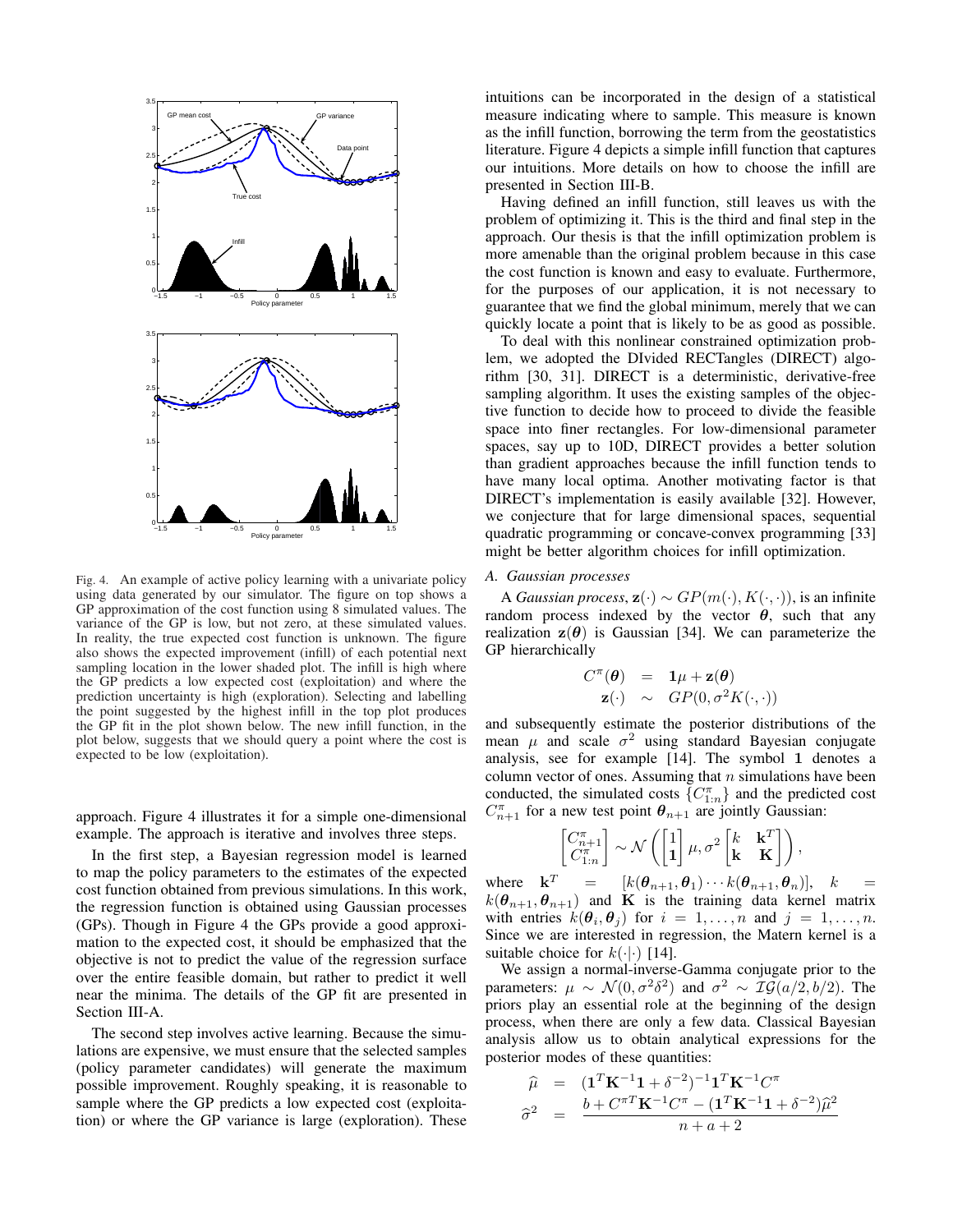

Fig. 5. Infill function.

Using the previous estimates, the GP predictive mean and variance are given by

$$
\begin{array}{ll}\n\widehat{C}^{\pi}(\boldsymbol{\theta}) & = & \widehat{\mu} + \mathbf{k}^{T} \mathbf{K}^{-1} (C_{1:n}^{\pi} - \mathbf{1} \widehat{\mu}) \\
\widehat{s}^{2}(\boldsymbol{\theta}) & = & \widehat{\sigma}^{2} \left\{ k - \mathbf{k}^{T} \mathbf{K}^{-1} \mathbf{k} + \frac{(1 - \mathbf{1}^{T} \mathbf{K}^{-1} \mathbf{k})^{2}}{(\mathbf{1}^{T} \mathbf{K}^{-1} \mathbf{1} + \delta^{-2})} \right\}.\n\end{array}
$$

Since the number of query points is small, the GP predictions are very easy to compute.

## *B. Infill Function*

Let  $C_{\min}^{\pi}$  denote the current lowest (best) estimate of the cost function. As shown in Figure 5, we can define the probability of improvement at a point  $\theta$  to be

$$
p(C^{\pi}(\boldsymbol{\theta}) \le C^{\pi}_{\min}) = \Phi\left(\frac{C^{\pi}_{\min} - \widehat{C}^{\pi}(\boldsymbol{\theta})}{\widehat{s}(\boldsymbol{\theta})}\right)
$$

,

where  $C^{\pi}(\theta) \sim \mathcal{N}(\widehat{C}^{\pi}(\theta), \widehat{s}(\theta)^2)$  and  $\Phi$  denotes CDF of the standard Normal distribution. This measure was proposed several decades ago by [27], who used univariate Wiener process. However, as argued by [13], it is sensitive to the value of  $C_{\text{min}}^{\pi}$ . To overcome this problem, Jones defined the improvement over the current best point as  $I(\theta) = \max\{0, C_{\min}^{\pi} - C^{\pi}(\theta)\}.$ This resulted in the following expected improvement (infill function):

$$
EI(\boldsymbol{\theta}) = \begin{cases} (C_{\min}^{\pi} - \widehat{C}^{\pi}(\boldsymbol{\theta})) \Phi(d) + \widehat{s}(\boldsymbol{\theta}) \phi(d) & \text{if } \widehat{s} > 0\\ 0 & \text{if } \widehat{s} = 0 \end{cases}
$$

where  $\phi$  is the PDF of the standard Normal distribution and

$$
d = \frac{C_{\min}^{\pi} - \widehat{C}^{\pi}(\boldsymbol{\theta})}{\widehat{s}(\boldsymbol{\theta})}
$$

.

# IV. A CHEAPER COST: THE POSTERIOR CRAMÉR-RAO BOUND

As mentioned in Section II-A, it is not possible to compute the AMSE cost function exactly. In that section, we proposed a simulation approach that required that we run an SLAM filter for each simulated scenario. This approximate filtering step is not only expensive, but also a possible source of errors when approximating the AMSE with Monte Carlo simulations.

The posterior Cramér-Rao bound (PCRB) for nonlinear systems leads to an alternative objective function that is cheaper to evaluate and *does not require that we run a SLAM filter*. That is, the criterion presented next does not require the adoption of an EKF, UKF, particle filter or any other suboptimal filter in order to evaluate it. The PCRB is a "measure" of the maximum information that can be extracted from the dynamic system when both the measurements and states are assumed random. It is defined as the inverse of the Fisher information matrix J and provides the following lower bound on the AMSE:

$$
C_{AMSE}^{\pi} \ge C_{PCRB}^{\pi} = \mathbf{J}^{-1}
$$

Tichavsky [35], derived the following Riccati-like recursion to ´ compute the PCRB for any unbiased estimator:

$$
\mathbf{J}_{t+1} = \mathbf{D}_t - \mathbf{C}'_t (\mathbf{J}_t + \mathbf{B}_t)^{-1} \mathbf{C}_t + \mathbf{A}_{t+1},
$$
 (3)

where

$$
\begin{array}{rcl}\n\mathbf{A}_{t+1} & = & \mathbb{E}[-\Delta_{x_{t+1},x_{t+1}}\log p(\mathbf{y}_{t+1}|\mathbf{x}_{t+1})] \\
\mathbf{B}_t & = & \mathbb{E}[-\Delta_{x_t,x_t}\log p(\mathbf{x}_{t+1}|\mathbf{x}_t,\mathbf{a}_t)] \\
\mathbf{C}_t & = & \mathbb{E}[-\Delta_{x_t,x_{t+1}}\log p(\mathbf{x}_{t+1}|\mathbf{x}_t,\mathbf{a}_t)] \\
\mathbf{D}_t & = & \mathbb{E}[-\Delta_{x_{t+1},x_{t+1}}\log p(\mathbf{x}_{t+1}|\mathbf{x}_t,\mathbf{a}_t)],\n\end{array}
$$

where the expectations are with respect to the simulated trajectories and  $\Delta$  denotes the Laplacian operator. By simulating (sampling) trajectories, using our observation and transition models, one can easily approximate these expectations with Monte Carlo averages. *These averages can be computed offline and hence the expensive recursion of equation (3) only needs to be done once for all scenarios.*

The PCRB approximation method of [35] applies to nonlinear (NL) models with additive noise only. This is not the case in our setting and hence a potential source of error. An alternative PCRB approximation method that overcomes this shortcoming, in the context of jump Markov linear (JML) models, was proposed by [36]. We try both approximations in our experiments and refer to them as NL-PCRB and JML-PCRB respectively.

The AMSE simulation approach of Section II-A using the EKF requires that we perform an expensive Ricatti update (EKF covariance update) for each simulated trajectory. In contrast, the simulation approach using the PCRB only requires one Ricatti update (equation (3)). Thus, the latter approach is considerably cheaper. Yet, the PCRB is only a lower bound and hence it is not guaranteed to be necessarily tight. In the following section, we will provide empirical comparisons between these simulation approaches.

## V. EXPERIMENTS

We present two sets of experiments. The first experiment is very simple as it is aimed at illustrating the approach. It involves a fixed-horizon stochastic planning domain. The second set of experiments is concerned with exploration with receding horizon policies in more realistic settings. In all cases, the aim is to find the optimal path in terms of posterior information about the map and robot pose. For clarification, other terms contributing to the cost, such as time and obstacles are not considered, but the implementation should be straightforward.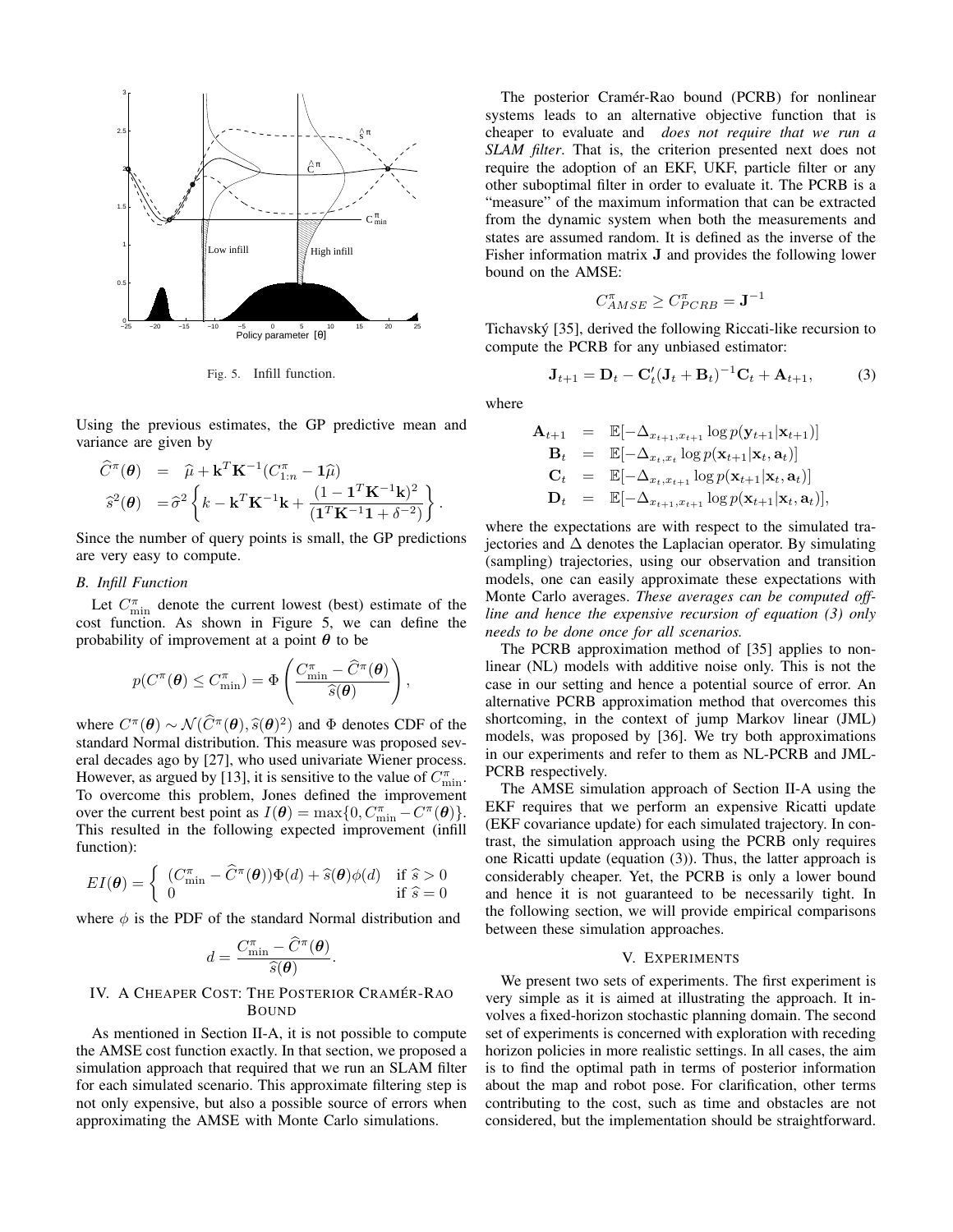

Fig. 6. Empirical AMSE cost as a function of policy improvement iterations. For this 6D parameter space, the solution converges to the minimum in few iterations, while allowing for several exploration steps in the first 40 iterations. The figure also shows the actual computed trajectories at three different iteration steps.

## *A. Fixed-horizon planning*

The first experiment is the one described in Figure 1. Here, the start and end positions of the path are fixed. The robot has to compute the coordinates of three intermediate way-points and, hence, the policy has six parameters. For illustration purposes we chose a simple environment consisting of 5 landmarks (with vague priors). We placed an informative prior on the initial robot pose. Figure 6 shows three different robot trajectories computed during policy optimization. The trajectories are also indicated in the Monte Carlo AMSE cost evolution plot. The 6D optimization requires less than 50 iterations. We found that the optimal trajectory allowed the robot to observe the maximum number of features. However, since the prior on the robot's initial pose is informative (narrow Gaussian), feature A is originally detected with very low uncertainty. Consequently, the robot tries to maintain that feature in the field of view to improve the localization. A greedy strategy would have focused only on feature A, improving the estimation of that feature and the robot, but dropping the global posterior estimate.

# *B. Receding-horizon planning*

In this experiment, the a priori map has high uncertainty (1 meter standard deviation – see Figure 7). The robot is a differential drive vehicle equipped with odometers and a stereo camera that provides the location of features. The field of view is limited to 7 meters and  $90^\circ$ , which are typical values for reliable stereo matching. We assume that the camera and a detection system that provides a set of observations every 0.5 seconds. The sensor noise is Gaussian for both range and bearing, with standard deviations  $\sigma_{range} = 0.2 \cdot range$  and  $\sigma_{\text{bearing}} = 0.5^{\circ}$ . The policy is given by a set of ordered way-points. Each way-point is defined in terms of heading and distance with respect to the robot pose at the preceding way-point. The distance between way-points is limited to 10 meters and the heading should be in the interval  $[-3\pi/4, 3\pi/4]$ 



Fig. 8. Evolution of the trace of the state covariance matrix for 15 runs using OLC1, OLC3 and OLFC3, with 99% confidence intervals, for the map in Figure 7.

to avoid backwards trajectories. The motion commands are computed by a PID controller to guarantee that the goal is reached in 10 seconds.

First, we compare the behavior of the robot using different planning and acting horizons. The three methods that we implemented are:

- OLC1 : This is an open loop greedy algorithm that plans with only 1 way-point ahead. Once the way-point is reached, the robot replans a path. Strictly speaking this is a hybrid of OLC and OLFC as replanning using actual observations takes place. For simplicity, however, we refer to it as OLC.
- OLC3 : This is an open loop algorithm that plans with 3 way-points ahead. Once the third way-point is reached, the robot replans using actual observations.
- OLFC3: This is an open loop feedback controller with a receding horizon. The planning horizon is 3 waypoints, but the execution horizon is only 1 step. Thus, the last 2 way-points plus a new way-point are recomputed after a way-point is reached.

It is obvious that the OLC algorithms have a lower computational cost. Using the AMSE cost and the map of Figure 7, the times for OLC1, OLC3 and OLFC3 are approximately 6, 30 and 75 minutes (using an un-optimized Matlab implementation). On the other hand, the OLC methods can get trapped in local minima, as shown in Figure 7. Due to the limited planning horizon of OLC1, it barely explores new areas. OLC3 tends to overshoot as it only replans at the third way-point. OLFC3, on the other hand, replans at each step and as a result is able to steer to the unexplored part of the map. Figure 8 plots the evolution of the uncertainty in this trap situation for 15 experimental runs. The controller with feedback is clearly the winner because it avoids the trap. This behavior is stable across different runs.

We repeated this experiment with different initial random maps (5 landmarks). Figure 9 shows the methods perform similarly as worst-case situations are rare.

The next set of simulations is used to experimentally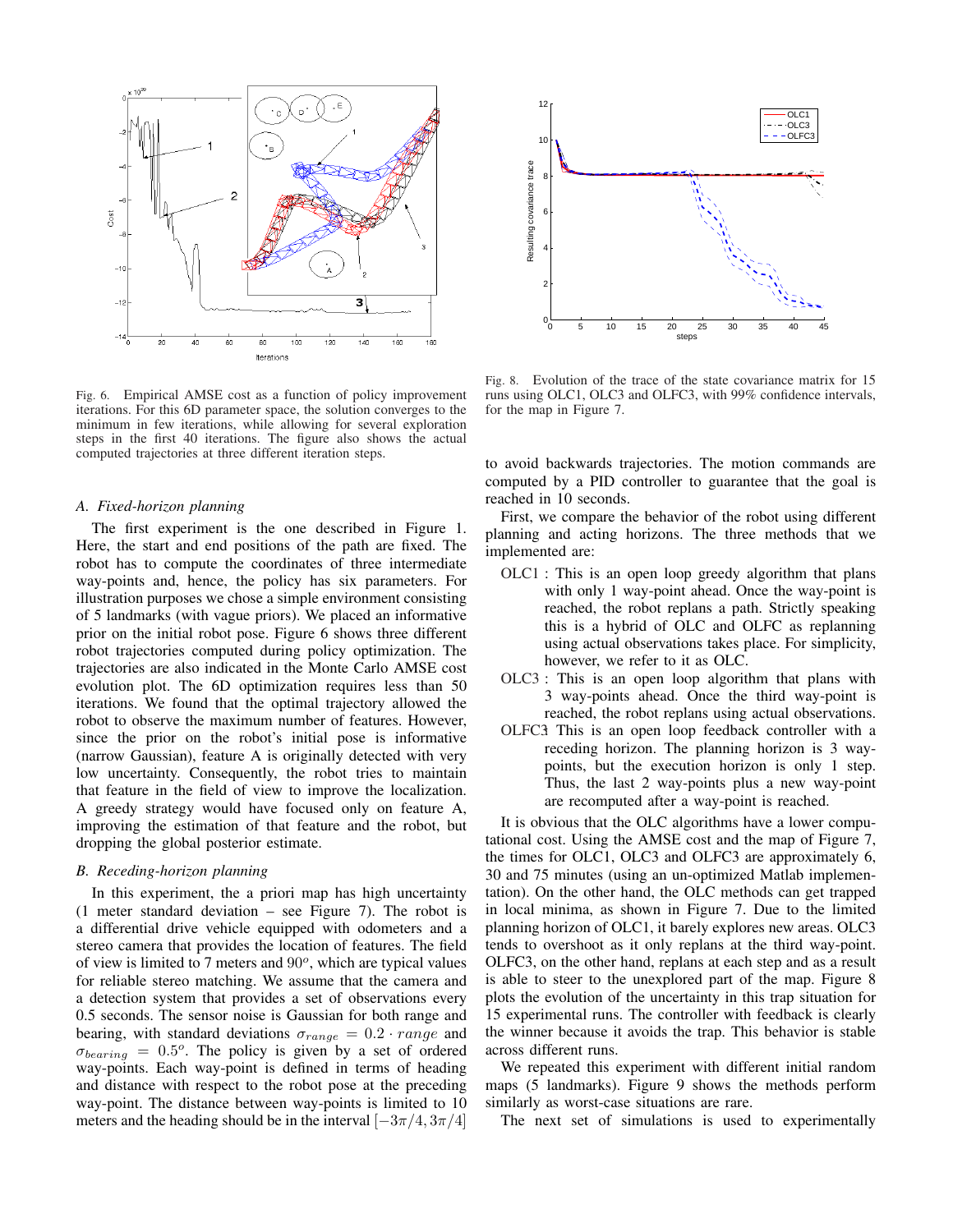

Fig. 7. Trajectories generated using OLC1, OLC3 and OLFC3. The blue and red ellipses represent the landmark and robot location 95% confidence intervals. The robot field of view is shown in green. OLC3 is more exploratory than OLC1, which "gets stuck" repeatedly updating the first landmark it encounters. Yet, only OLFC3, because of being able to replan at each step, is able to fully explore the map and reduce the uncertainty.



Fig. 9. Evolution of the trace of the state covariance matrix for 15 random maps using OLC1, OLC3 and OLFC3, with 99% confidence intervals.

validate the PCRB approximation of the AMSE cost. We increase the size and the complexity of the environment to 30 landmarks in a 25 by 25 meters squared area. Figure 10 shows the trace of the covariance matrix of the map and robot location, estimated using OLFC3, for the three approximations discussed in this paper. The JML-PCRB remains close to the simulated AMSE. This indicates that this bound is tight and a good choice in this case. On the other hand, NL-PCRB seems to be too loose. In this larger map, the computational times for the approximate AMSE and JML-PCRB were approximately 180 and 150 minutes respectively.

## VI. DISCUSSION AND FUTURE WORK

We have presented an approach for stochastic exploration and planning rooted in strong statistical and decision-theoretic foundations. The most important next step is to test the proposed simulator on a real robotic domain. One needed step in this implementation is enabling the robot to add new landmarks to the existing map, while still within our decisiontheoretic framework. We also note that our method is directly applicable to the problem of planning the architecture of a dynamic sensor network. In terms of modelling, we need to